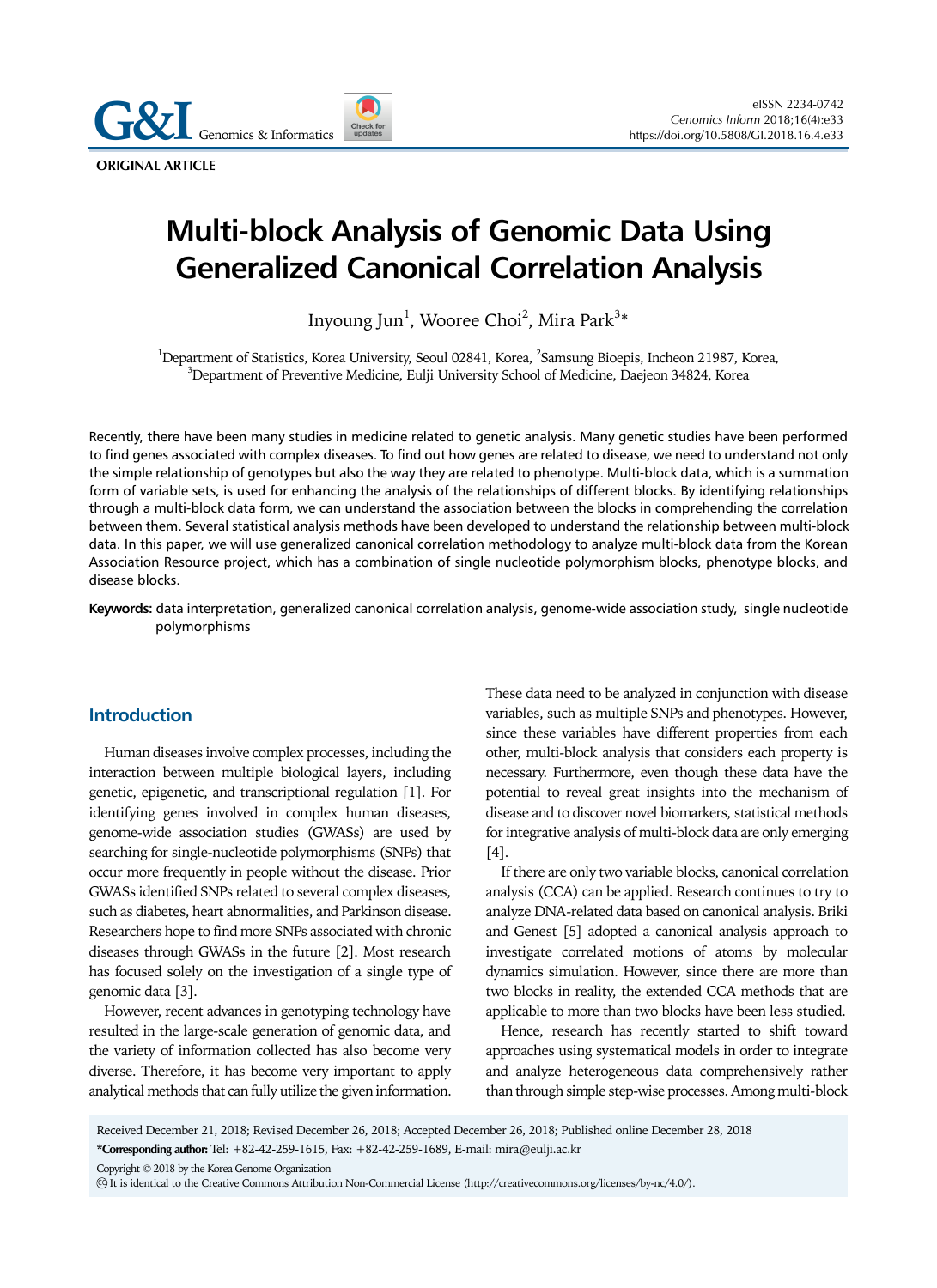analysis methods, generalized canonical correlation analysis (GCCA) is one of the most representative methods. Nevertheless, many studies have not yet been conducted on the application of multi-block methods to genomic data. Therefore, in the present study, we adopt GCCA to figure out the associations between SNP block, phenotype block, and disease block. We applied Korean Association Resource (KARE) data and analyzed the possibility and limitations of multi-block analysis methods for genomic data.

# **Methods**

## **Multi-block dataset**

We focused on analyzing a multi-block dataset, considering the characteristics of each block. The multi-block dataset is a data type of horizontally concatenating more than two variable blocks. Usually, each block has different properties and forms and can also be partitioned by prior knowledge, but all blocks have the same number of observations. Suppose there are K blocks, and each block has p*k* number of variables ( $k = 1, \dots, K$ ). We can express the k-th block  $X_k$  as  $X_k = [x_1, \dots, x_{nk}]$ . The total dataset X can be presented as  $[X_1, \dots, X_n]$  $X_k, \dots, X_K$ ].

As technology advances, this type of data is common in a variety of studies. For instance, in food science, blocks of variables could be physico-chemical measurements, sensory analysis data, and instrumental measurements [6]. Multiomics, the typical multi-block dataset in the medical field, means a new biological analysis approach where the datasets are multiple omics, such as the genome, proteome, transcriptome, epigenome, and microbiome [7-9]. It usually focuses on associations between SNPs and traits, considering varying phenotypes.

#### **Generalized canonical correlation analysis**

Among various methods of dealing with a multi-block dataset, GCCA is used in this paper. Since it is extended from CCA, we start with an explanation of CCA. CCA is a method of inferring information from cross-covariance matrices. If there are two vectors  $X = (x_1, \dots, x_n)$  and  $Y = (y_1, \dots, y_m)$  of random variables and if there are correlations among the variables, the linear combinations of  $x_i$  and  $y_j$  to maximize the correlation with each other—termed canonical variables are found through CCA [10].

GCCA is a way of extending CCA to adapt to more than two sets of random variables after removing dependencies within each set. The basic structure of CCA is to derive a new linear combination of the variables, called canonical variables, constituting each set and to estimate the correlation between canonical variables. In other words, canonical variables summarize the information inherent to the abbreviated set of multivariate data [11]. GCCA can be divided into two methods: using correlations and using covariance. In our paper, we use a method of analysis based on covariance. GCCA based on covariance uses the variance of 'block scores' to compute the residual matrices. For instance, in an  $X_k$  variable block, we can denote  $a_k = (a_{k1} \ a_{k2} \ \cdots)$ *akpk* )′ as the coefficients for each variable in X*k* block. Therefore, the canonical variables,  $y_k$  ( $k = 1, \dots, K$ ), are expressed as:

$$
y_1 = X_1 a_1 = a_{11} X_{11} + \dots + a_{1p_1} X_{1p_1}
$$
  

$$
\vdots
$$
  

$$
y_K = X_K a_K = a_{K1} X_{K1} + \dots + a_{Kp_K} X_{Kp_K}
$$

The optimization problem is as follows.

$$
\operatornamewithlimits{argmax}_{\left\{a_1, a_2\cdot \cdot \cdot \cdot a_k\right\}} \quad \sum_{i,j=1, i \,\neq \, j}^K c_{ij} g(cov(X_i a_i, X_j a_j))
$$

The optimization problem tries to find coefficients of each block  $a_1$ ,  $a_2$ ,  $\dots$ ,  $a_k$  that would maximize the weighted summation of the covariance of the two components. The c<sub>ij</sub> in the equation implies the relationship between variable block  $X_i$  and  $X_i$ . If they have a relationship, we could assign  $c_{ij}$  = 1; otherwise, we could assign  $c_{ij}$  = 0. The function g()



**Fig. 1.** Construction of multi-block dataset.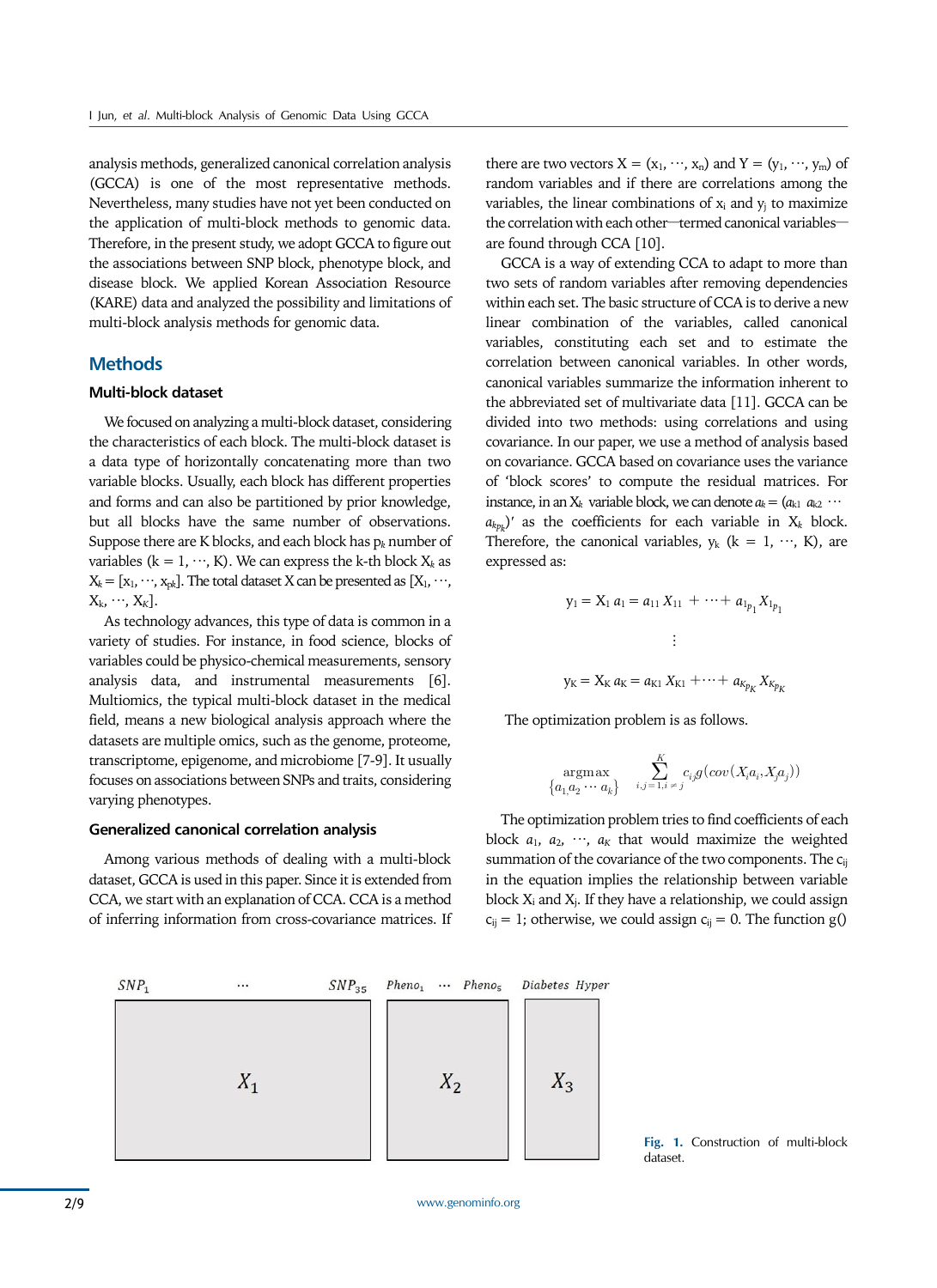can be various functions, such as horst  $(g(x) = x)$ , centroid  $(g(x) = |x|)$ , and factorial  $(g(x) = x^2)$ . Among these methods, we applied horst methods. A design matrix  $C =$  $(c_{ik})$  is pre-specified by the user to express the relationships between blocks. The element  $c_{ik}$  is equal to 1 if block j and block k are connected and 0 otherwise [12, 13].

## **Data description: KARE**

In this paper, we use data from the KARE project, which was initiated in 2007 to undertake a large-scale genomewide association analysis among the 10,038 participants of two areas: Anseong and Ansan. It was established as part of the Korean Genome Epidemiology study (KoGES) in 2001, providing genomic and clinical variables for over 260 traits [14].

Among the KARE data, we decided to make three different variable blocks that included information on SNP variables, phenotype variables, and disease variables. Fig. 1 represents the multi-block form of the KARE data, which had three variable blocks, each with different characteristics. The first variable block,  $X_1$ , is a block of SNP variables; the second variable block,  $X_2$ , is a phenotype block that has five phenotype variables related to obesity. The last variable block,  $X_3$ , is a disease block that has information on observational status in diabetes and hypertension.

The first variable block,  $X_1$ , has information on 35 SNP



**Fig. 2.** How to extract 35 single nucleotide polymorphism (SNP) variables. KARE, Korean Association Resource.

| Table 1. Disease frequency according to group |  |  |  |  |
|-----------------------------------------------|--|--|--|--|
|-----------------------------------------------|--|--|--|--|

variables, and each piece of data was recorded as 0, 1, or 2 according to their genotype. We extracted 35 SNP variables to be included in our analysis according to the specific following steps described in Fig. 2. The original KARE dataset has 311,779 variables, and we regarded 324 SNP variables as our main interest from the literature of Multi-QMDR analysis. The 324 SNP variables showed strong marginal effects in the univariate linear regression models in the paper [15]. From the 324 selected variables, we selected 47 variables that showed a significant relationship with our phenotype variables in the phenotype block. Lastly, we removed extremely similar SNP variables that had a correlation of more than 0.98 with each other in order to clearly see the correlation between variables.

The second variable block,  $X_2$ , is a block of phenotype variables that have been proven to have a relationship with obesity. The five phenotype variables–suprailiac skinfold, subscapular skinfold, body mass index (BMI), waist-hip ratio, and waist–were selected, and all of them are related to obesity. The third variable block, X3, is a block of diseases. Two disease variables were made from patients' clinical traits. Participants whose "fasting blood glucose" was higher than 126, "blood glucose/oral glucose tolerance after 120 minutes" was higher than 200, or "who had medication of diabetes" were considered as having diabetes. Participants whose "subscapular skinfold" was over 140, "suprailiac skinfold" was over 90, or "who had medication of hypertension" were considered as having hypertension. Table 1 shows how each group was composed of according to our disease definition. Excluding individuals with missing values among the variables used in this process, the final sample size was 7,389 in the study.

Sex and age were considered as potential covariates which could affect our association analysis; for instance, coronary heart disease (CHD) is more common in men than in women. In addition, the risk of CHD increases with age in both sexes, but the increase is sharper in women [16]. Therefore, we divided the 7,389 observations into four groups based on a median age of 50 years and sex. Group 1 represents below the median age and males, while group 2 represents above the median age and males. Groups 3 and 4

|                 | Group 1  |                         | Group 2    |              |           | Group 3      |            | Group 4        |  |
|-----------------|----------|-------------------------|------------|--------------|-----------|--------------|------------|----------------|--|
|                 | Yes      | No.                     | Yes        | No           | Yes       | No           | Yes        | No             |  |
| <b>Diabetes</b> | 119(6.9) | 1,594(93.1)             | 151 (10.2) | 1,325 (89.8) | 74 (3.6)  | 1,992 (96.4) | 206(9.7)   | $1,928$ (90.3) |  |
| <b>Hyper</b>    |          | 217 (12.7) 1,496 (87.3) | 341 (23.1) | 1,135 (76.9) | 152 (7.4) | 1,914 (92.6) | 568 (26.6) | 1,566 (73.4)   |  |
| Total           | 1.713    |                         |            | 1,476        |           | 2,066        |            | 2,134          |  |

Values are presented as number (%).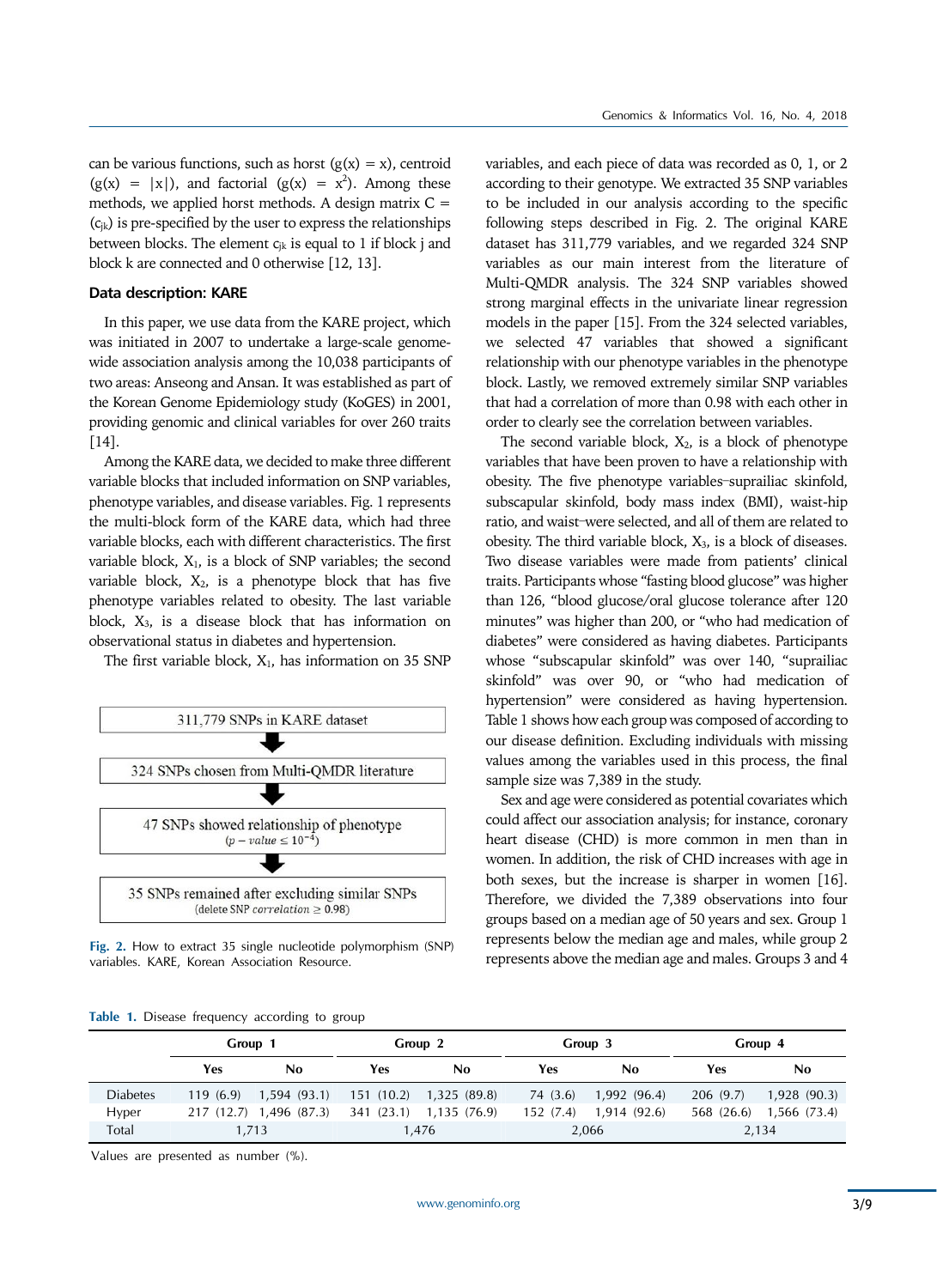represent females below and above the median age, respectively. For each group, our data were composed of three different blocks  $(J = 3)$ –a gene data block, clinical data block, and disease status block. As with many multi-block genomic data, KARE data also have very different characteristics for each block. The gene data block has 35 SNP variables that are discrete and can only have values of 0, 1, or 2. The five phenotype variables of the clinical data block were continuous. The disease status block consisted of only two dummy variables, indicating the presence or absence of disease.

To check the association between blocks, logistic regression analysis was performed, and the coefficients and p-values are listed in Table 2. Table 2 shows the simple logistic regression of the variables in the phenotype and genotype blocks for diabetes and hypertension.

In Table 2, every variable in the phenotype block was statistically significant with diabetes, all with a p-value less

### **Table 2.** Simple logistic regression coefficients for diseases

| <b>Block</b>   | Dependent variable   | <b>Diabetes</b> |             | Hypertension |             |
|----------------|----------------------|-----------------|-------------|--------------|-------------|
|                |                      | <b>Estimate</b> | Pr ( >  t ) | Estimate     | Pr ( >  t ) |
| Phenotype      | Suprailiac skinfold  | 0.021           | < 0.001     | 0.012        | 0.004       |
|                | Subscapular skinfold | 0.020           | < 0.001     | 0.002        | 0.578       |
|                | <b>BMI</b>           | 0.026           | < 0.001     | 0.045        | < 0.001     |
|                | Waist-hip ratio      | 0.032           | < 0.001     | 0.070        | < 0.001     |
|                | Waist                | 0.033           | < 0.001     | 0.064        | < 0.001     |
| Genotype (SNP) | rs221097             | 0.011           | 0.511       | $-0.055$     | 0.015       |
|                | rs7583940            | 0.014           | 0.105       | $-0.002$     | 0.858       |
|                | rs3103261            | 0.005           | 0.723       | $-0.015$     | 0.486       |
|                | rs3856726            | $-0.045$        | 0.025       | 0.02         | 0.489       |
|                | rs1849809            | $-0.003$        | 0.546       | $-0.003$     | 0.672       |
|                | rs7681841            | $-0.021$        | 0.293       | 0.008        | 0.786       |
|                | rs17226252           | $-0.014$        | 0.387       | 0.009        | 0.705       |
|                | rs1570064            | $-0.007$        | 0.704       | $-0.006$     | 0.813       |
|                | rs17168600           | $-0.013$        | 0.284       | 0.025        | 0.141       |
|                | rs6965746            | $-0.004$        | 0.347       | 0.013        | 0.047       |
|                | rs1510447            | 0.000           | 0.993       | $-0.005$     | 0.521       |
|                | rs4472504            | $-0.01$         | 0.394       | 0.037        | 0.031       |
|                | rs10090537           | $-0.013$        | 0.535       | 0.009        | 0.759       |
|                | rs4745034            | $-0.005$        | 0.689       | 0.024        | 0.198       |
|                | rs16906215           | $-0.001$        | 0.957       | 0.014        | 0.479       |
|                | rs17599042           | $-0.005$        | 0.652       | 0.018        | 0.27        |
|                | rs17109716           | $-0.008$        | 0.527       | 0.005        | 0.794       |
|                | rs11876341           | 0.003           | 0.631       | 0.017        | 0.084       |
|                | rs601619             | 0.001           | 0.942       | $-0.002$     | 0.953       |
|                | rs17248901           | $-0.024$        | 0.059       | 0.012        | 0.515       |
|                | rs6561930            | $-0.037$        | 0.052       | 0.024        | 0.381       |
|                | rs527248             | 0.01            | 0.06        | $-0.005$     | 0.498       |
|                | rs11000212           | 0.001           | 0.828       | 0.001        | 0.923       |
|                | rs9939609            | $-0.003$        | 0.639       | 0.024        | 0.008       |
|                | rs10842994           | 0.002           | 0.773       | 0.001        | 0.853       |
|                | rs3782889            | $-0.011$        | 0.045       | $-0.016$     | 0.039       |
|                | rs12229654           | $-0.016$        | 0.009       | $-0.021$     | 0.013       |
|                | rs11066280           | $-0.013$        | 0.019       | $-0.028$     | < 0.001     |
|                | rs4667458            | $-0.005$        | 0.571       | $-0.011$     | 0.418       |
|                | rs11933222           | $-0.005$        | 0.223       | 0.008        | 0.205       |
|                | rs17092358           | 0.011           | 0.032       | 0.003        | 0.635       |
|                | rs7136259            | $-0.004$        | 0.341       | $-0.031$     | < 0.001     |
|                | rs2254613            | 0.003           | 0.487       | 0.028        | < 0.001     |
|                | rs1378942            | $-0.011$        | 0.045       | $-0.037$     | < 0.001     |
|                | rs11131794           | 0.02            | < 0.001     | $-0.01$      | 0.174       |

BMI, body mass index; SNP, single nucleotide polymorphism.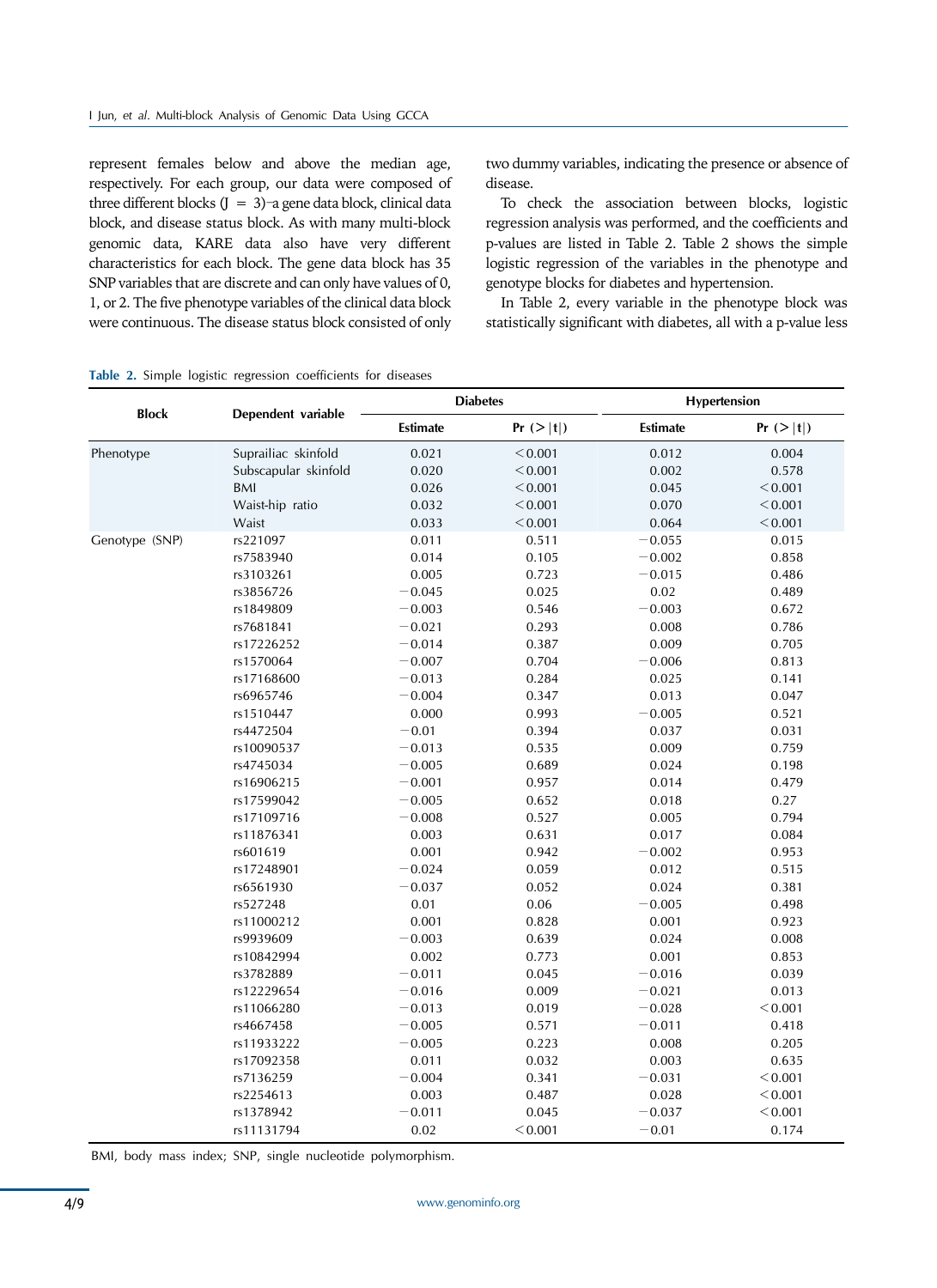than 0.001. However, in the regression with hypertension, the subscapular skinfold variable did not satisfy the significance level, which turned out to be a p-value of 0.578. Other than subscapular skinfold variable, all variables in the phenotype block showed significance of a relationship with hypertension. Therefore, there exists a relationship between each phenotype variable and two diseases, respectively. In contrast to the association between phenotype variables and disease variables, the association between SNP variables and disease variables were revealed only from certain genes. The genes related to diabetes were rs3856726, rs3782889, rs12229654, rs11066280, rs17092358, rs1378942, and rs11131794. The genes related to hypertension were rs221097, rs6965746, rs4472504, rs9939609, rs3782889, rs12229654, rs11066280, rs7136259, rs2254613, and rs1378942. There has been a study of SNPs associated with diabetes, in which the MYL2, C12orf51, and OAS1 genes were found to be significantly associated with 1-hPG, which has been understood as an additional risk factor for type 2

**Table 3.** Correlation between blocks

diabetes. Therefore, genes with rs3782889 (MYL2), rs12229654 (MYL2) were proven to have a valid relationship with diabetes [17].

## **Results**

The results of the GCCA were analyzed separately according to each group. In doing the GCCA, we needed to determine how many canonical variables we would have. The generalized canonical correlation results are presented in Table 3. Group 1 had generalized canonical correlations of 0.183, 0.156, and 0.095. The square of the generalized canonical correlations was 0.034, 0.024, and 0.009. The square of the generalized canonical correlation was used for calculating what proportion the canonical variable explains the dataset. For instance, the first canonical variable in group 1 had a square of the generalized canonical correlation value of 0.034 (rounded number is listed in Table 4). The proportion was calculated by using the square of the

| Group <sup>a</sup> | Canonical variable | SNP-Phenotype | <b>SNP-Disease</b> | <b>Phenotype-Disease</b> |
|--------------------|--------------------|---------------|--------------------|--------------------------|
| Group 1            | First-first        | 0.204         | 0.164              | 0.180                    |
|                    | Second-second      | 0.281         | 0.071              | 0.071                    |
| Group 2            | First-first        | 0.194         | 0.128              | 0.186                    |
|                    | Second-second      | 0.277         | 0.085              | 0.034                    |
| Group 3            | First-first        | 0.169         | 0.102              | 0.250                    |
|                    | Second-second      | 0.259         | 0.031              | 0.032                    |
| Group 4            | First-first        | 0.193         | 0.129              | 0.188                    |
|                    | Second-second      | 0.192         | 0.061              | 0.069                    |

SNP, single nucleotide polymorphism.

a The groups 1 and 2 represents men group with age below median and age above median, respectively. The groups 3 and 4 represents women group with age below median and age above median, respectively.

| Table 4. Generalized canonical correlation results |  |  |  |
|----------------------------------------------------|--|--|--|
|----------------------------------------------------|--|--|--|

| Group <sup>a</sup> | Canonical variable | Generalized<br>canonical correlation | Square of generalized<br>canonical correlation | Proportion |
|--------------------|--------------------|--------------------------------------|------------------------------------------------|------------|
| Group 1            |                    | 0.183                                | 0.034                                          | 50.2       |
|                    | 2                  | 0.156                                | 0.024                                          | 36.4       |
|                    | 3                  | 0.095                                | 0.009                                          | 13.4       |
| Group 2            |                    | 0.171                                | 0.029                                          | 46         |
|                    | $\mathcal{L}$      | 0.151                                | 0.023                                          | 35.8       |
|                    | 3                  | 0.107                                | 0.012                                          | 18.2       |
| Group 3            |                    | 0.178                                | 0.032                                          | 52.9       |
|                    | $\Omega$           | 0.133                                | 0.018                                          | 29.8       |
|                    | 3                  | 0.101                                | 0.010                                          | 17.3       |
| Group 4            | 1                  | 0.171                                | 0.029                                          | 55.9       |
|                    | 2                  | 0.115                                | 0.013                                          | 25.2       |
|                    | 3                  | 0.099                                | 0.010                                          | 18.9       |

a The groups 1 and 2 represents men group with age below median and age above median, respectively. The groups 3 and 4 represents women group with age below median and age above median, respectively.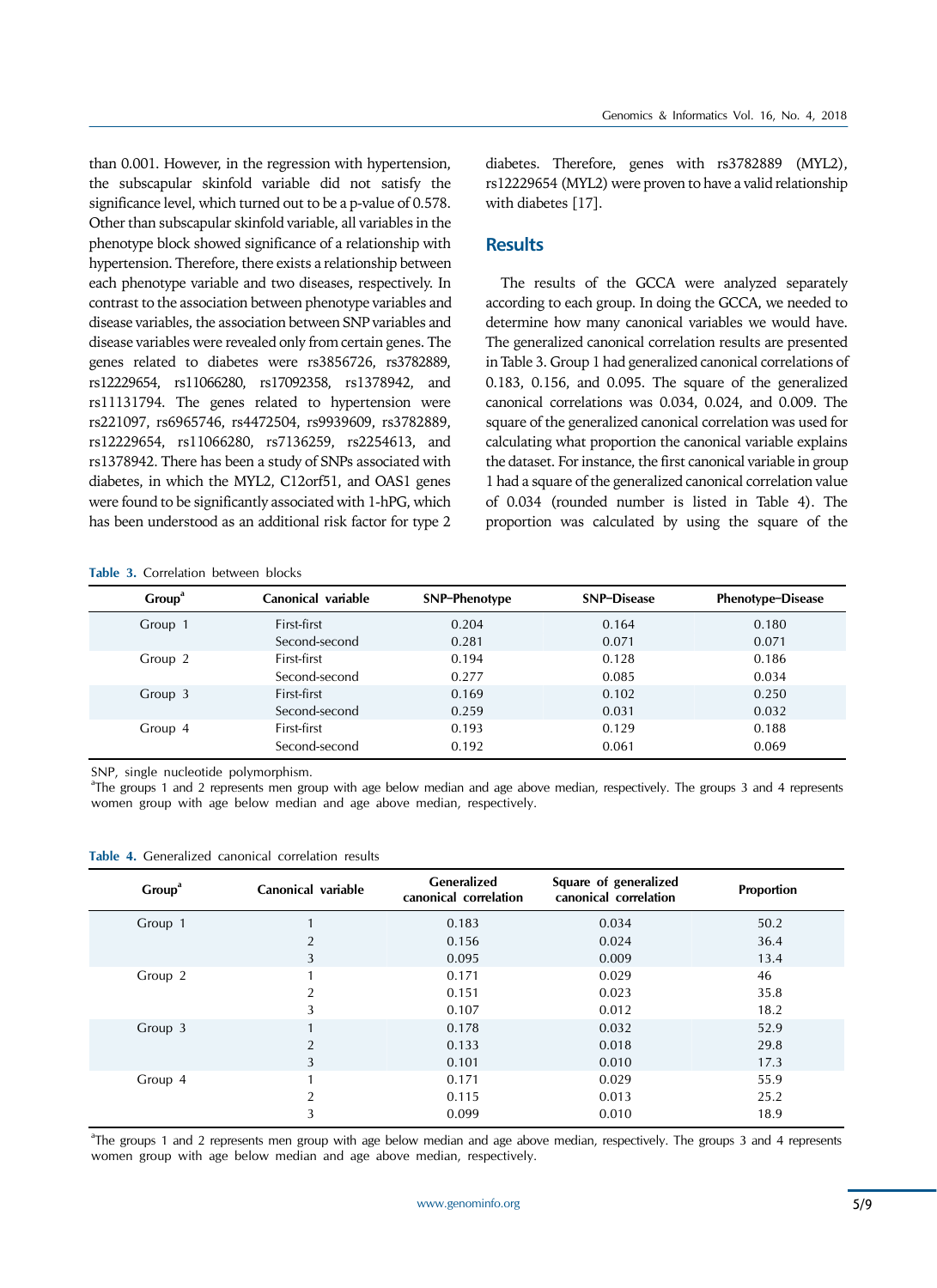generalized canonical correlation. The first GCCA canonical variable explained 50.2% of the variation, while the second and third variables explained 36.4% and 13.4%, respectively. Therefore, for group 1, we used two canonical variables that were sufficient enough to represent the dataset. The other three groups also required two canonical variables to represent the dataset.

Since we have three blocks, we could make three initial canonical variables. The SNP block's first canonical variable was  $U_1 = a_1 S N P_1 + \cdots + a_{35} S N P_{35}$ . The phenotype block's first canonical variable was  $V_1 = b_1SUP + b_2SUB + b_3BMI + b_4I$  $b_4WHR$  +  $b_5WAIST$ . The disease block's first canonical variable was  $W_1 = c_1Diabete + c_2Hyper$ . The term  $a_i$ ,  $b_i$ ,  $c_i$ represents the coefficient of each i-th variable in the block. When we draw the first canonical variables  $U_1$ ,  $V_1$ ,  $W_1$  and the second variables  $U_2$ ,  $V_2$ ,  $W_2$ , we can interpret the relationship of each block's variable to the other block. In this paper, we first explain the relationship between blocks and then discuss the relationship within the blocks.

#### **Between-block relationship**

Once we conducted GCCA in SAS/IML, we could get information on the canonical variables and coefficients for each variable in the block. From the canonical variable value, we calculated the correlation between blocks, because the first and second canonical variables could represent most of the data. Table 3 represents the correlation between each block's canonical variables. With a GCCA containing three blocks, the first correlation among three blocks is obviously high, but it can be different when we consider two pairs. The highest relationship was found in group 1, which had a correlation of 0.281 between the SNP block's second canonical variable and the phenotype block's second canonical variable. It is interesting that the relationship between the SNP block and phenotype block is the strongest, while the relationship between the SNP block and disease block is not that noticeable. This would imply a pathway relationship from SNP to disease, in which phenotype is the medium of the link between them. Another interesting point

is the relationship between the first canonical variables is not that strong in the relationship between SNP and phenotype. Except group 4, the other three groups showed a stronger correlation between second canonical variables than first canonical variables. This is thought to be due to the fact that the phenotype spreads in the second axis.

We also visualized the relation between blocks, particularly between the second canonical variables of the SNP and phenotype blocks. In Fig. 3, we illustrate a sample plot in group 3. The plot explains how the sample observation is located in each block by using the first and second canonical variable of each block. The SNP block appeared to be scattered compared with the other groups. The phenotype block's observations are densely populated near the center (0,0), while the disease group's observations only appear at four dots, since they are discrete data that have four possible disease cases. We can regard a sample that is located farther from center (0,0) is more influential for each SNP, phenotype, or disease block.

#### **Within-block relationship**

If we looked at each block's variable plot, we can also understand how each variable in the block affects the canonical variable. The variable plot demonstrates how the variables are positioned within block; therefore, the goal is figuring out the internal relationship between variables. The x-axis is how much each variable influences the first canonical variable, and the y-axis is how much each variable influences the second canonical variable. In Fig. 4, there exist four variable plots, each representing how the variable in each block composes its block. The variables of the SNP block were represented as black points, which were categorized into seven different groups, based on where it is related the most.

We can interpret variable plots through making criteria for the x-axis and y-axis. If a variable exists farther away from the origin, the influence would be greater. We will illustrate group 1's case in particular, while the interpretation of the other groups could be made, in addition to the first group's

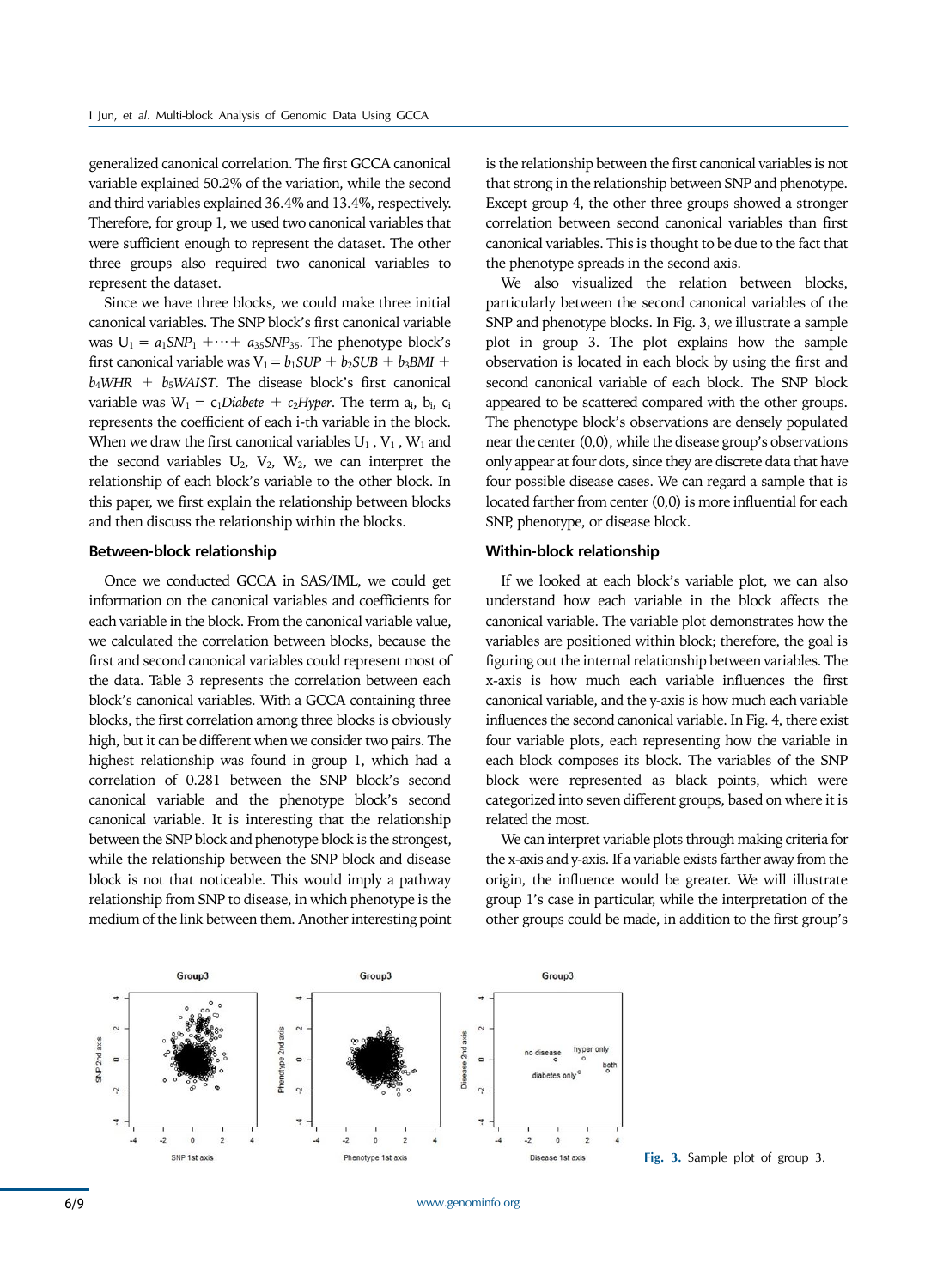

**Fig. 4.** Variable plot of each group. SUP, suprailiac skinfold; SUB, subscapular skinfold; BMI, body mass index; WHR, waist-hip ratio; WC, waist circumference; HYP, hypertension; DIA, diabetes.

interpretation. In group 1's variable plot in Fig. 4, compared with the SNP variables, phenotype and disease variables showed more distinguishable features. The 35 SNP variables, which were presented as seven symbols according to their category in the graph, had a similar influence on SNP blocks. In the phenotype block, the variable waist-hip ratio and BMI had almost the same angle from the origin, whereas suprailiac skinfold (Sup) was almost in the opposite location in terms of the second components of the phenotype blocks. This means that waist-hip ratio and BMI gave similar traits compared with other phenotypes. When we considered the first-dimension axis, we could observe that subscapular skinfold (Sub) had a different trait from the other phenotype variables. In terms of disease blocks, we could separate people with disease and people without disease in terms of the x-axis, and hypertension and diabetes were also distinguishable with the y-axis criteria.

It is interesting for us to compare how the variable plot in each group was different. In terms of the SNP variable block, the rs527248 SNP variable had a triangular shape, which means the SNP is related to BMI the most compared with the association with other phenotype variables. Among SNP variables, rs527248, a point located outside of small gray

circle in the first quadrant, had the most powerful influence on its canonical variable in all groups. In group 2, the influence of the rs527248 variable was more powerful on the first axis, whereas for groups 1, 3, and 4, there was much influence of the variable on the y-axis.

There are different aspects of the phenotype block's variables from each group. In group 4, there existed extreme difference between the phenotype variables waist-hip ratio and waist. Whereas the waist-hip ratio variable was more than 1 on the y-axis, the waist variable was near  $-1$ , which is exactly the opposite location. If we look at the specific coordinates of the waist-hip ratio and waist variables, the influence of waist-hip ratio on the y-axis was 1.038, but the influence on the x-axis was 0.4966. In contrast, the waist variable in group 3 had a stronger influence on the y-axis than on the x-axis.

From our simple logistic regression, we had information that the SNP variable rs4472504 was related to hypertension disease, which had a p-value of 0.031. In our variable plot, the coordinates of rs4472504 were  $(-0.2113, -0.082)$ ,  $(-0.0987, 0.3589), (-0.028, 0.1049),$  and  $(-0.0995,$ −0.1101) in each group, respectively, whereas the coordinates of hypertension were (0.4645, 0.1513), (0.364,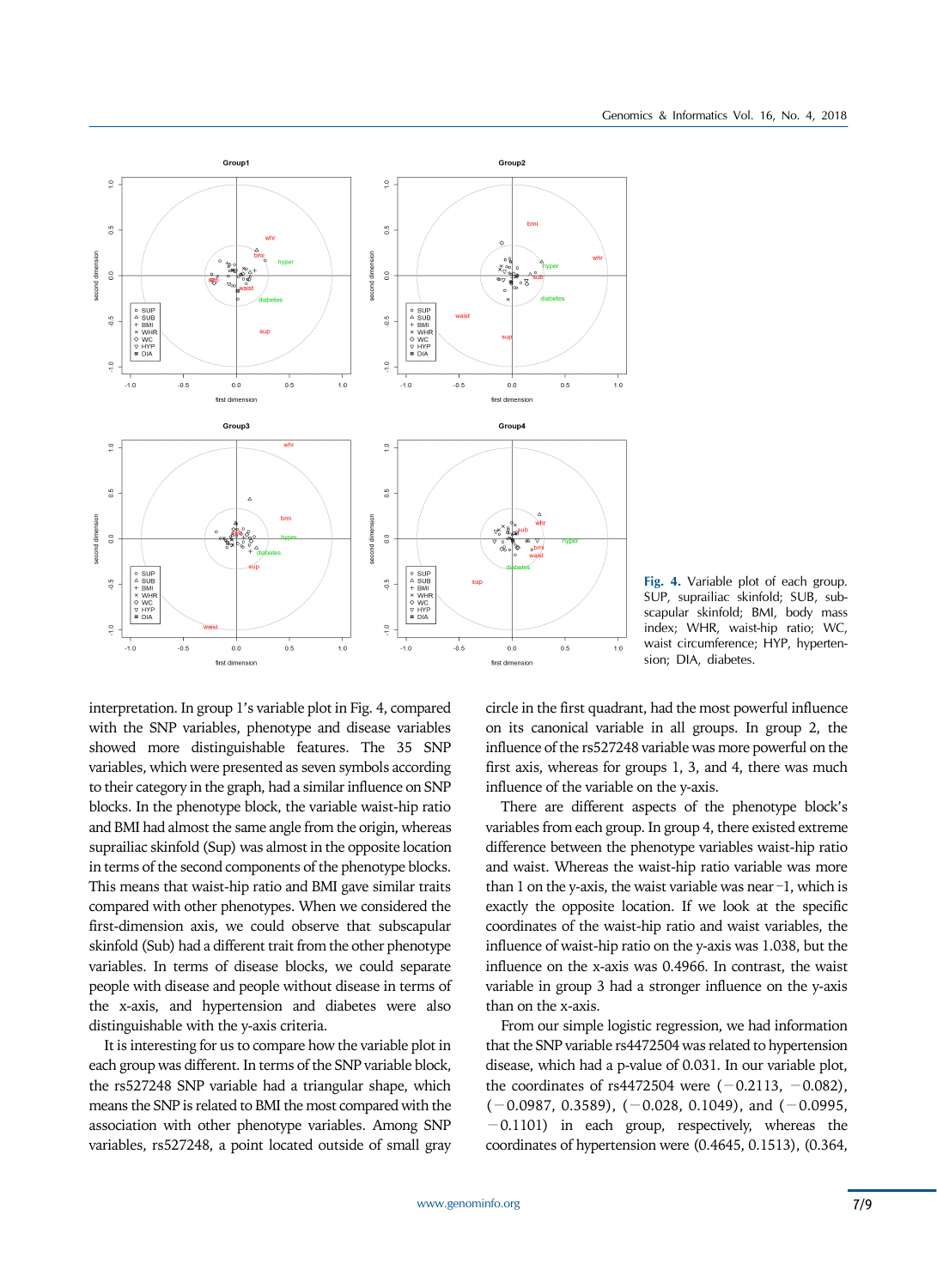0.1043), (0.4955, 0.0146), and (0.5504, −0.0219). Therefore, we cannot conclude that the relationship between a single SNP and a disease cannot be identical to the power of its influence on each axis.

# **Discussion**

In this paper, we have reviewed how to analyze multi-block datasets—in particular, using Korean genomewide data: the KARE dataset. We conducted GCCA in order to compare the relationship between and within multi-blocks. To see the relationship between variables, we used SAS [18] to do GCCA and R to visualize the relationships between and within multi-block data in four different subgroups: group 1, group 2, group 3, and group 4. In the relationship between blocks, we could reveal that there existed a stronger association between second canonical variables than between first canonical variables. In addition, we found that the relationship between SNP block and Phenotype block was the strongest, whereas the relationship between SNP block and Disease block was not remarkable. To see the relationship within variables, we made plots that showed how much each variable contributed to the canonical variable. Some SNP variables showed distinguishable influence among variable blocks, but most SNP variables did not show big difference. Phenotype variables, however, were distinguished by each group and showed dramatic differences between groups. In this paper, GCCA was applied to the preselected SNP set which relied on previous literatures, however, further research could be started from screening SNPs which are associated with phenotype or disease status.

We had limitations, in that different types of data, including both discrete and continuous data, can lead to unsuccessful results in GCCA. However, the analysis regarding SNP, phenotype, and disease at the same time would be meaningful itself and can even be more productive when we add pathway assumption in the association analysis. Therefore, further research of this topic should focus on robust generalized canonical correlation analysis, which could function regardless of datatype, and on the relationship that we would like to specify.

**ORCID:** Inyoung Jun: https://orcid.org/0000-0002-9760- 1659; Wooree Choi: https://orcid.org/0000-0003-0909- 6355; Mira Park: https://orcid.org/0000-0003-3827-9089

# **Authors' contribution**

Conceptualization: MP Data curation: IJ, WC, MP

Formal analysis: IJ, WC Funding acquisition: MP Methodology: IJ, WC, MP Writing – original draft: IJ, WC Writing – review & editing: IJ, MP

# **Conflicts of Interest**

No potential conflicts of interest relevant to this article was reported.

## **Acknowledgments**

This research was supported by the Basic Science Research Program through the National Research Foundation of Korea (NRF), funded by the Ministry of Science, ICT & Future Planning (NRF-2017R1A2B4011504).

## **References**

- 1. Liu L, Li Y, Tollefsbol TO. Gene-environment interactions and epigenetic basis of human diseases. *Curr Issues Mol Biol* 2008;10:25-36.
- 2. Tang CS, Ferreira MA. A gene-based test of association using canonical correlation analysis. *Bioinformatics* 2012;28:845-850.
- 3. Kang M, Kim DC, Liu C, Gao J. Multiblock discriminant analysis for integrative genomic study. *Biomed Res Int* 2015;2015: 783592.
- 4. Meng C, Zeleznik OA, Thallinger GG, Kuster B, Gholami AM, Culhane AC. Dimension reduction techniques for the integrative analysis of multi-omics data. *Brief Bioinform* 2016;17: 628-641.
- 5. Briki F, Genest D. Canonical analysis of correlated atomic motions in DNA from molecular dynamics simulation. *Biophys Chem* 1994;52:35-43.
- 6. Eslami A, Qannari EM, Kohler A, Bougeard S. Multivariate analysis of multiblock and multigroup data. *Chemometr Intell Lab Syst* 2014;133:63-69.
- 7. Bersanelli M, Mosca E, Remondini D, Giampieri E, Sala C, Castellani G, *et al*. Methods for the integration of multi-omics data: mathematical aspects. *BMC Bioinformatics* 2016;17 Suppl 2:15.
- 8. Bock C, Farlik M, Sheffield NC. Multi-omics of single cells: strategies and applications. *Trends Biotechnol* 2016;34:605-608.
- 9. Vilanova C, Porcar M. Are multi-omics enough? *Nat Microbiol*  2016;1:16101.
- 10. Härdle W, Simar L. Canonical correlation analysis. In: *Applied Multivariate Statistical Analysis* (Johnson RA, Wichern DW, eds.). Berlin: Springer Berlin Heidelberg, 2003. pp. 361-372.
- 11. Tenenhaus M, Tenenhaus A, Groenen PJ. Regularized generalized canonical correlation analysis. *Psychometrika* 2011;76: 257-284.
- 12. Tenenhaus A, Tenenhaus M. Regularized generalized canonical correlation analysis for multiblock or multigroup data analysis. *Eur J Oper Res* 2014;238:391-403.